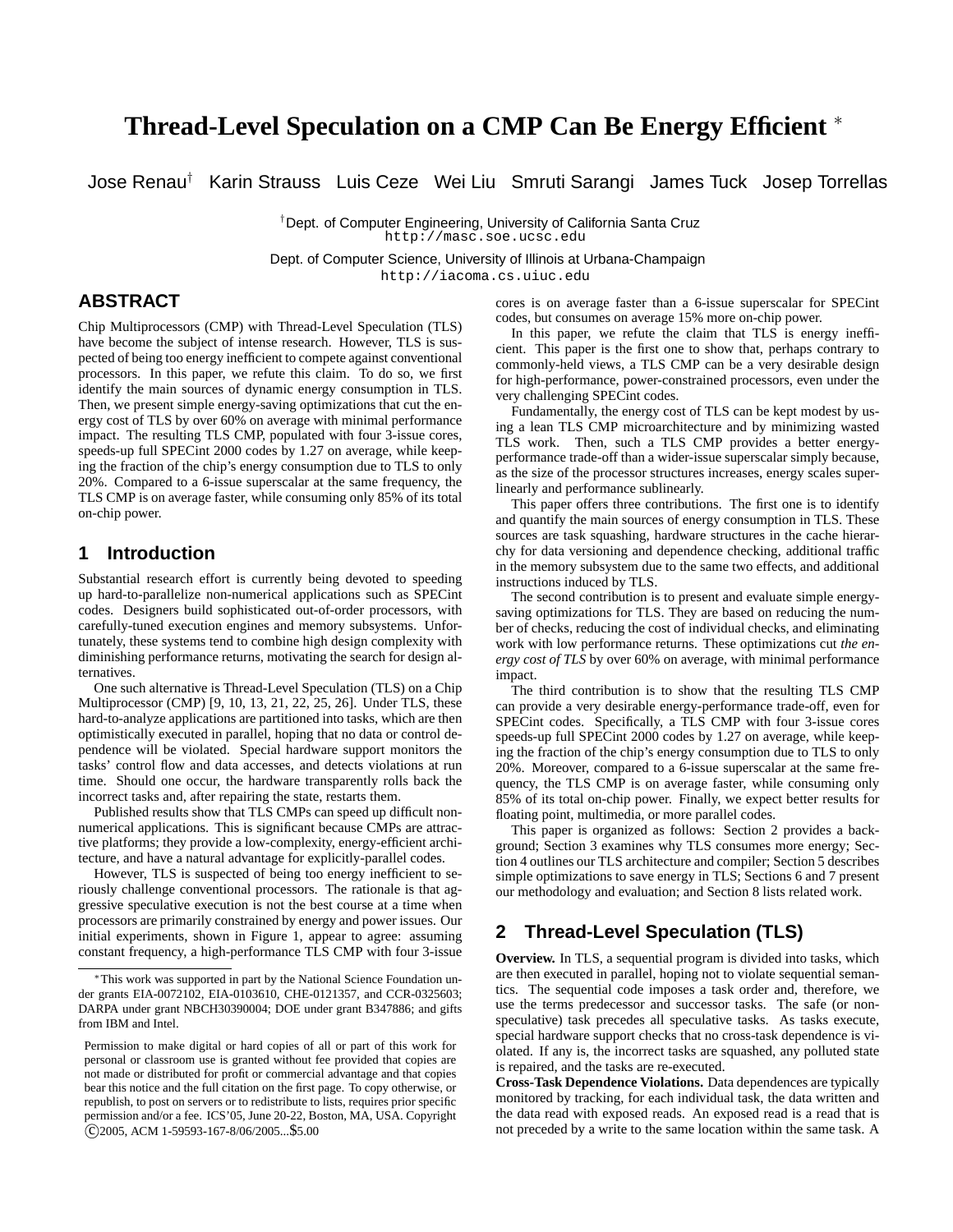

Figure 1: Comparing the performance (a) and power (b) of a high-performance TLS CMP with four 3-issue cores (*TLS*) and a 6-issue superscalar (*Wide*) for SPECint codes. The experiments, which are described in detail later, use a constant frequency. The bars in (a) are normalized to the performance of a 3-issue superscalar.

data dependence violation occurs when a task writes a location that has been read by a successor task with an exposed read. A control dependence violation occurs when a task is spawned in a mispredicted branch path. Dependence violations lead to task squashes, which involve discarding the work produced by the task.

**State Buffering.** Stores issued by a speculative task generate speculative state that cannot be merged with the safe state of the program because it may be incorrect. Such state is stored separately, typically in the cache of the processor running the task. If a violation is detected, the state is discarded. Otherwise, when the task becomes non-speculative, the state is allowed to propagate to memory. When a non-speculative task finishes execution, it commits. Committing informs the rest of the system that the state generated by the task is now part of the safe program state.

**Data Versioning.** A task has at most a single version of any given variable. However, different speculative tasks that run concurrently in the machine may write to the same variable and, as a result, produce different versions of the variable. Such versions must be buffered separately. Moreover, readers must be provided the correct versions. Finally, as tasks commit in order, data versions need to be merged with the safe memory state also in order.

**Multi-Versioned Caches.** A cache that can hold state from multiple tasks is called multi-versioned [5, 8, 22]. There are two performance reasons why multi-versioned caches are desirable: they avoid processor stall when tasks are imbalanced, and enable lazy commit.

If tasks have load imbalance, a processor may finish a task and the task still be speculative. If the cache can only hold state for a single task, the processor has to stall until the task becomes safe [6]. An alternative is to move the task's state to some other buffer, but this complicates the design. Instead, the cache can retain the state from the old task and allow the processor to execute another task. If so, the cache has to be multi-versioned.

Lazy commit [17] is an approach where, when a task commits, it does not eagerly merge its cache state with main memory through ownership requests [22] or write backs [10]. Instead, the task simply passes the commit token to its successor. Its state remains in the cache and is lazily merged with main memory later, usually as a result of cache line replacements. This approach improves performance because it speeds up the commit operation. However, it requires multiversioned caches.

**Tagging Multi-Versioned Caches.** Multi-versioned caches typically require that we tag each cache line with a version ID, which records what task the line belongs to. Intuitively, such version ID could be the long global ID of the task. However, to save space, it is best to translate global task IDs into some arbitrary Local IDs (LIDs) that are much shorter [22]. These LIDs are used only locally in the cache, to tag cache lines. Their translations into global IDs are kept in a small, per-cache table that we call LID Table. Each cache has a different LID Table.

**Architecture and Environment Considered.** While TLS can be supported in different ways, we use a CMP because it is a lowcomplexity, energy-efficient platform. Moreover, to maximize the use of commodity hardware, our CMP has no special hardware support for inter-processor register communication. Processors can only communicate via the memory system. In addition, to gain usability, our speculative tasks are generated automatically by a TLS compiler. Finally, we concentrate on SPECint 2000 applications because they are very challenging to speed-up.

# **3 Sources of Energy Consumption in TLS**

Enhancing a *W*-wide superscalar into a CMP with several *W*-wide cores and TLS support causes the energy consumption to increase. We loosely call the increase *the energy cost of TLS* ( $\Delta E_{TLS}$ ). In practice, a portion of  $\Delta E_{TLS}$  simply comes from having multiple cores and caches on chip, and from inefficiencies of parallel execution. However, most of  $\Delta E_{TLS}$  is due to TLS-specific sources. We are interested in the latter.

We propose to classify TLS-specific sources of energy consumption into four main groups: (1) task squashing, (2) hardware structures in the cache hierarchy needed to support data versioning and dependence checking, (3) additional traffic in the memory system due to these same two effects, and (4) additional dynamic instructions induced by TLS. These sources are detailed in Table 1.

| TLS-Specific Source                                  | Optimization                                                                              |                  |  |
|------------------------------------------------------|-------------------------------------------------------------------------------------------|------------------|--|
| Task squashing                                       | Work of the tasks that<br>get squashed<br>Task squash operations                          | StallSq, TaskOpt |  |
| Hardware structures<br>in the cache hierarchy        | Storage & logic for data<br>version IDs and access bits                                   | Indirect         |  |
| for data versioning and<br>dependence checking       | Tag-group operations                                                                      | <b>NoWalk</b>    |  |
| Traffic due to data                                  | Evictions and misses due<br>to higher cache pressure                                      |                  |  |
| versioning and<br>dependence checking                | Selection & combination<br>of multiple versions<br>Fine-grain data<br>dependence tracking | TrafRed          |  |
| Additional dynamic<br>instructions induced<br>by TLS | Side-effects of breaking<br>the code into tasks<br>TLS-specific instructions              | TaskOpt          |  |

Table 1: Main TLS-specific sources of energy consumption.

# **3.1 Task Squashing**

An obvious TLS source of energy consumption is the work of tasks that ultimately get squashed. In the TLS CMP that we evaluate in Section 7, 22.6% of all graduated instructions belong to such tasks. Note, however, that not all such work is wasted: a squashed task may bring useful data into the caches or train the branch predictor.

The actual squash operation also consumes energy: a squash signal is sent to the target processor, and a hardware finite-state machine (FSM) is activated to repair the state. In our system, such repair only involves restoring the program counter and stack pointer, and setting the task's LID Table entry to invalid. In our system, the frequency of squashes is only 1 per 3211 instructions on average. Consequently, the total energy consumed by the actual squash operations is negligible.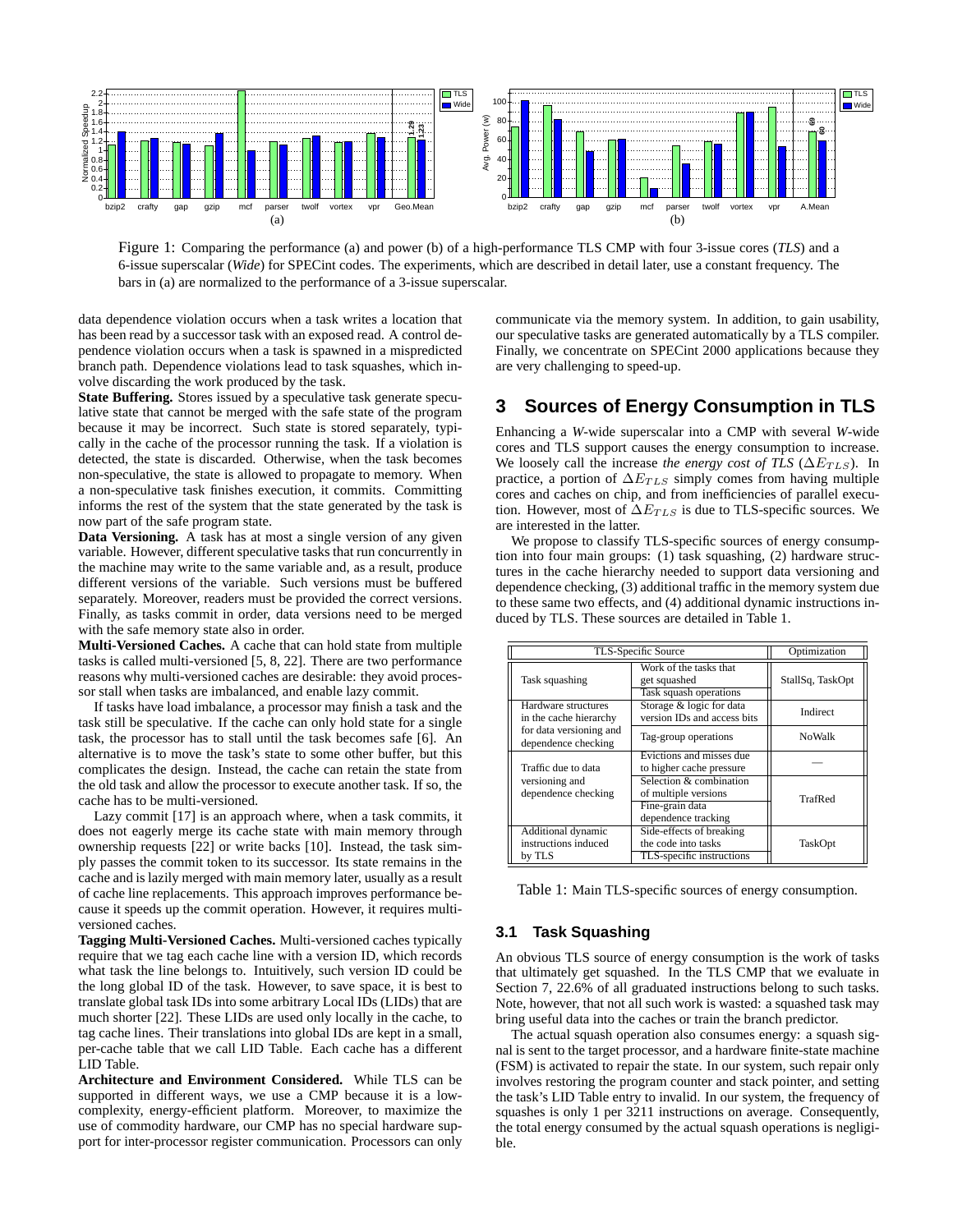#### **3.2 Hardware Structures for Data Versioning and Dependence Checking**

The two most characteristic operations of TLS systems are maintaining data versioning and performing dependence checking. These operations are largely supported in the cache hierarchy. Data versioning is needed when the cache hierarchy can hold multiple versions of the same datum. Such versions appear when speculative tasks have WAW or WAR dependences with predecessor tasks. The version created by the speculative task is buffered, typically in the processor's cache. If multiple speculative tasks co-exist in the same processor, a cache may have to hold multiple versions of the same datum. In such cases, data versions are identified by tagging the cache lines with a version ID — in our case an LID (Section 2).

To perform dependence checking, caches record how each datum was accessed. Typically, this is supported by augmenting each cached datum with two access bits: an exposed-read and a write bit. They are set on an exposed read and a write, respectively.

The LID and access bits are read or updated in hardware in a variety of cache access operations. For example, on an external access to a cache, the (translated) LID of an address-matching line in the cache is compared to the ID of the incoming message. From the comparison and the value of the access bits, the cache may conclude that a violation occurred, or can instead supply the data normally.

A distinct use of these TLS structures is in *tag-group* operations. They involve changing the tag state of groups of cache lines. There are three main cases. First, when a task is squashed, all its cache lines need to be eventually invalidated. Second, in eagercommit systems [6], when a task commits, all its dirty cache lines are merged with main memory through write backs [10] or ownership requests [22]. Finally, in lazy-commit systems, when a cache has no free LIDs left, it needs to recycle one. This is typically done by selecting a long-committed task and writing back all its dirty cache lines to memory. Then, that task's LID becomes free and can be reassigned.

These TLS tag-group operations often induce significant energy consumption. Specifically, for certain operations, some schemes use a hardware FSM that, periodically and in the background, repeatedly walks the tags of the cache. For example, to recycle LIDs in [17], a FSM periodically selects the LID of a committed task from the LID Table, walks the cache tags writing back to memory the dirty lines of that task, and finally frees up the LID. The FSM operates in the background *eagerly*, using free cache cycles. Other schemes perform similar hardware walks of tags while stalling the processor to avoid causing races. For example, to commit a task in [22], a special hardware module sequentially requests ownership for a group of cache lines whose addresses are stored in a buffer. Since the processor stalls, execution takes longer and, therefore, consumes more energy. Finally, some schemes use "one-shot" hardware signals that can change the tag state of a large group of lines in a handful of cycles. For example, this is done to invalidate the lines of a squashed task. Such hardware is reasonable when the cache can hold data for only a single or very few speculative tasks [5, 9, 22]. However, in caches with many versions, it is likely to adversely affect the cache access time. For example, in our system, we use 6-bit LIDs per cache line. A "one-shot" clear of the valid bit of all the lines belonging to a given task would require to keep, for each line tag, 6 NXOR gates that feed into one (possibly cascaded) AND gate. Having such logic per tag entry is likely to slow down the common case of a plain cache access, and result in longer, more energy-consuming executions.

### **3.3 Additional Traffic for Data Versioning and Dependence Checking**

A TLS CMP system generates more traffic than a superscalar. The increase is 460% in our system (Section 7). While some of the increase is the result of parallel execution, there are three main TLS-specific sources of additional traffic (Table 1).

One reason is that caches do not work as well. Caches often have

to retain lines from older tasks that ran on the processor and are still speculative. Only when such tasks become safe can the lines be evicted. As a result, there is less space in the cache for data that may be useful to the task currently running locally. This higher cache pressure increases evictions of useful lines and subsequent misses.

The presence of multiple versions of the same line in the system also causes additional messages. Specifically, when a processor requests a line, multiple versions of it may be provided, and the coherence protocol then selects what version to use. Similarly, when a committed version of a line is to be evicted to L2, the protocol first invalidates all the other cached versions of the line that are older they cannot remain cached anymore.

Finally, it is desirable that the speculative cache coherence protocol track dependences at a fine grain, which creates additional traffic. To see why, recall that these protocols typically track dependences by using the write and exposed-read bits. If this access information is kept per line, lines that exhibit false sharing may appear to be involved in data dependence violations and, as a result, cause squashes [5]. For this reason, many TLS proposals keep some access information at a finer grain, such as per word. Unfortunately, per-word dependence tracking may induce higher traffic: a distinct message (such as an invalidation) may need to be sent for every word of the line.

### **3.4 Additional Dynamic Instructions Due to TLS**

TLS systems with compiler-generated tasks such as ours often execute more dynamic instructions than non-TLS systems. This is the case even counting only tasks that are not squashed. In our system, the increase is 12.5%. These additional instructions come from two sources (Table 1): side-effects of breaking the code into tasks and, less importantly, TLS-specific instructions.

The first source dominates. It accounts for 88.3% of the increase. One reason for this source is that conventional compiler optimizations are not very effective at optimizing code across task boundaries. Therefore, TLS code quality is lower than non-TLS code. In addition, in CMPs where processors communicate only through memory, the compiler must spill registers across task boundaries.

TLS-specific instructions are the other source. They include task spawn and commit instructions. The spawn instruction sends some state from one processor to another. Task commit in lazy implementations sends the commit token between processors [17]. These instructions contribute with 11.7% of the instruction increase.

# **4 TLS Architecture and Compiler**

Before we examine ways to reduce TLS energy consumption, it is helpful to outline the high-performance TLS CMP architecture and compiler that we use as baseline in our work. More details can be found in [18, 19, 27].

### **4.1 TLS CMP Architecture**

The CMP connects four modest-issue processors in a virtual ring. Each processor has a private, multi-versioned L1. The ring is also connected to a small, multi-versioned victim cache. Finally, there is a plain, shared L2 that only holds safe data (Figure 2-(a)). We use a ring interconnect to minimize races in the coherence protocol. The victim cache is included to avoid the more expensive alternative of designing a multi-versioned L2. Figures 2-(b) and (c) show the extensions required by TLS to the processors, L1s, and victim cache. Each structure shows its fields in the form bit count:field name.

Each processor has an array of *TaskHolders*, which are hardware structures that hold some state for the tasks that are currently loaded on-chip (Figure 2-(b)). Each TaskHolder contains the task's LID, its spawn address (PC), its stack pointer (SP), and a few additional bits that will be discussed later. The register state is kept on the stack.

A copy of the LID for the task currently going through rename is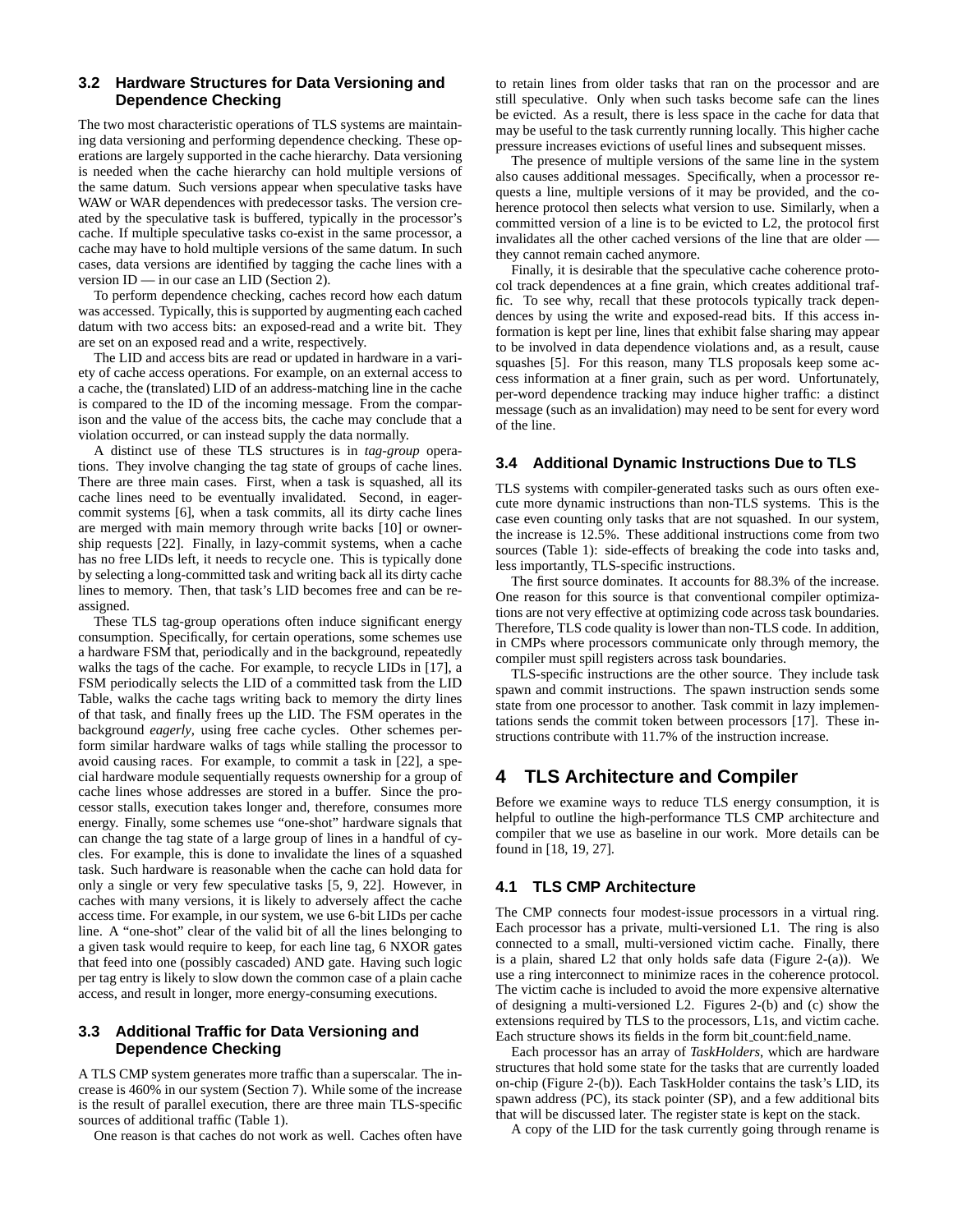

(c) L1 and Victim Cache Modifications

Figure 2: Proposed architecture of a high-performance TLS CMP.

kept in the *CurrentID* register of the load-store queue (Figure 2-(b)). This register is used to tag loads and stores as they are inserted in the load-store queue. With this support, when a load or store is sent to the L1, it includes the task's LID. Note that a processor can have in-flight instructions from multiple tasks.

In the L1s and the victim cache, each line tag is augmented with an LID and, for each word in the line, with one Write and one Exposed-Read bit (Figure 2-(c)). As per Section 2, each cache keeps its own LID Table to translate LIDs to global task IDs (Figure 2-(c)). The LID Table is direct mapped. Each entry has information for one LID.

A novel feature of this architecture is that each LID Table entry also contains a Killed bit and a Committed bit for the corresponding task, and a counter of the number of lines in the cache with that LID. These fields are used to speed-up some of the tag-group operations of Section 3.2, as we will see in Section 4.2. Each entry also has a pointer to the corresponding TaskHolder.

The architecture does not include special hardware for register communication between cores. All dependences are enforced through memory. The reason is to minimize changes to off-the-shelf cores.

## **4.2 Example: Use of the LID Table**

To show that our baseline TLS architecture is efficient, we give as an example the novel use of the LID Table for tag-group operations. Each LID Table entry is extended with summary-use information: the number of lines that the corresponding task still has in the cache, and whether the task has been killed or committed. With this extra information, all the tag-group operations of Section 3.2 are performed efficiently.

Specifically, when a task receives a squash or commit signal, its LID Table entry is updated by setting the Killed bit (Figure 3-(a)) or the Committed bit, respectively. No tag walking is performed.



Figure 3: Using the LID Table on a task kill (a) and on a cache line replacement (b).

At any time, when a processor issues a load, if the load's address and the LID match one of the L1 tag entries, a hit occurs. In this case, the LID Table is *not* accessed. In all other cases, a miss occurs and the LID Table is accessed. We index the LID Table with the request's LID, obtain the corresponding global task ID, and include it in a request issued to the ring. Moreover, to decide which line to evict from the L1, we also index the LID Table with the LIDs of the lines that are currently using the cache set where space is needed (LID1 and LID2 in Figure 3-(b)). These are not time-critical accesses. If we find entries that have the Killed bit set (LID1 in the example), the count of cached lines is decremented, and the corresponding line in the cache is either chosen as the replacement victim or invalidated. Otherwise, if we find an entry with the Committed bit set (LID2 in the example), we use the line as the victim (possibly after a write back to memory), and decrement the count. If any one of these counters reaches zero, that LID is recycled.

# **4.3 TLS Compiler**

We have built a TLS compiler [27] that adds several passes to a development branch of gcc 3.5. The branch uses a static single-assignment tree as the high-level intermediate representation [7]. With this approach, we leverage a complete compiler infrastructure. Our TLS passes generate tasks out of loop iterations and the code that follows (i.e., the continuation of) subroutines. The compiler first marks the tasks, and then tries to place spawn statements for each of these tasks as early in the code as it can. Only spawns that have moved up the code significantly are retained.

Before running the compiler, we run SGI's source-to-source optimizer (copt from MIPSPro), which performs PRE, loop unrolling, inlining, and other optimizations. As a result, the non-TLS code has a quality comparable to the MIPSPro SGI compiler for integer codes at O3. Code quality when TLS is enabled is not as good, as explained in Section 3.4.

The compilation process includes a simple profiler. The profiler takes the initial TLS executable, runs a tiny data set, and identifies those tasks that should be eliminated because they are unlikely to be of much benefit (Section 5.3.2). Then, the compiler re-generates the executable by eliminating these tasks.

# **5 Energy-Saving TLS Optimizations**

To reduce the energy consumed by the TLS sources of Table 1, we can use many performance-oriented TLS optimizations proposed elsewhere. Examples are improvements to the cache hierarchy to minimize conflicts [5] or enhancements to the coherence protocol to reduce communication latency [23]. While these optimizations improve performance, they typically also reduce the energy consumed by a program.

In this paper, we are not interested in these optimizations. If they are cost-effective, they should already be included in any baseline TLS design. Instead, we are interested in *energy-centric* optimizations. These are optimizations that do not increase performance noticeably; in fact, they may even slightly reduce it. However, they reduce energy consumption significantly. They would not necessarily be included in a performance-centric TLS design.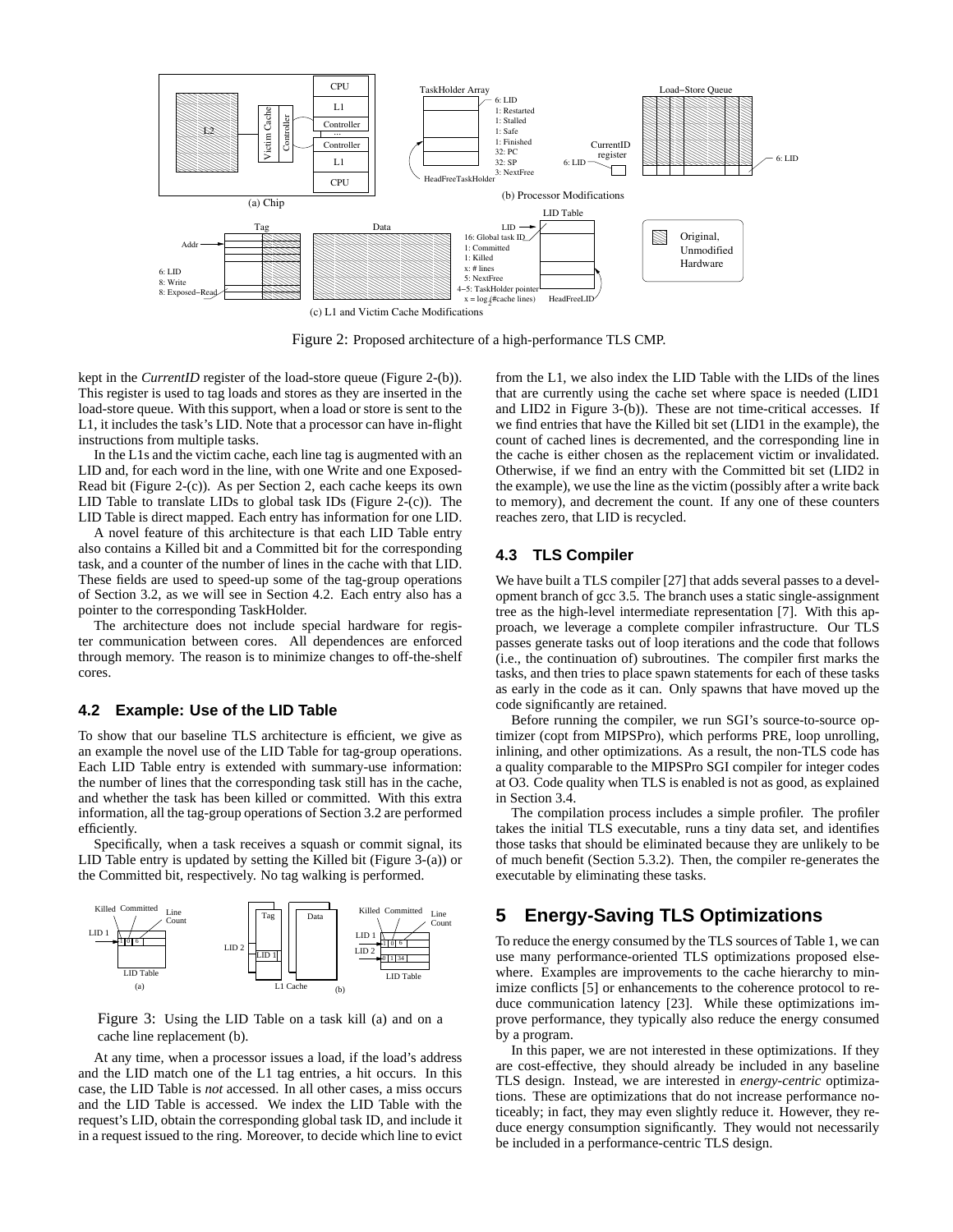We propose three guidelines to identify energy-centric optimizations: (1) reduce the number of checks, (2) reduce the cost of individual checks, and (3) eliminate work with low performance returns. As examples, we propose simple, yet effective techniques. They are shown in the last column of Table 1.

#### **5.1 Reducing the Number of Checks**

### **5.1.1 Avoid Eagerly "Walking" the Cache Tags in the Background (NoWalk)**

With the LID Table design described in Section 4.2, tag-group operations are very efficient. A task squash or commit only involves setting the Killed or Committed bit, respectively, in the LID Table. As lines belonging to squashed or committed tasks are eliminated from the cache due to replacements, the corresponding counts in the LID Table are decremented. When a count reaches zero, its associated LID can be recycled. Consequently, LID recycling is also very fast.

However, always waiting for LIDs to get "naturally" recycled in this way may hurt performance because we may run out of LIDs. Consequently, our baseline TLS architecture recycles LIDs in a more aggressive manner, inspired in previous work [17]. Specifically, it has a hardware FSM that periodically walks the tags of the cache in the background when the cache is idle. It uses the LID Table to identify tasks with the Killed bit set and then, when the cache is idle, it walks the cache tags to invalidate their lines and free up their LIDs. It also performs a similar operation to eagerly free up the LIDs of longcommitted tasks [18]. With this approach, performance is highest because we never run out of LIDs. However, we spend energy with many checks.

The energy optimization that we propose is to avoid in most cases any eager walk of the cache tags. Instead, we rely on the "natural" LID recycling when the associated count reaches zero, as described above. We only activate a background walk of the tags like in the baseline TLS architecture in one case: when there is only one free LID left. With this optimization, we occasionally may have to stall due to temporary lack of LIDs. However, we eliminate many tag checks.

### **5.1.2 Lower Traffic to Check Version-IDs (TrafRed)**

In TLS, many messages are sent to check version IDs. For example, when a processor writes to a non-exclusive line, all the caches with a version of the requested line are typically checked, to see if there is an exposed read to the line from a more speculative task. Such task will be squashed. Similarly, on displacement of a committed line to L2, those same caches are checked, to invalidate older versions of the line. Such versions cannot remain cached anymore.

We propose a simple optimization to reduce the number of checks needed and, therefore, the traffic. Cache lines are extended with a *Newest* and an *Oldest* bit. Every time that a line is loaded into a cache, we set the Newest and/or Oldest bit if the line contains the latest and/or the earliest cached version, respectively, of the corresponding address. As execution proceeds, Newest may be reset on an access by another task. With this support, if a processor writes on a Newest line cached locally, there is no need to check other caches for exposed reads. Similarly, if a processor displaces a committed line with the Oldest bit set, there is no need to check other caches for older versions. This optimization applies to two rows in Table 1.

#### **5.2 Reducing the Cost of Individual Checks**

A simple example is to tag cache lines with short LIDs rather than global task IDs. This approach of using indirection is well known [22]. Consequently, we already use it in the baseline TLS CMP and do not evaluate its impact. We call it *Indirect* in Table 1.

### **5.3 Eliminating Low-Return Work**

#### **5.3.1 Stall a Task After Two Squashes (StallSq)**

A simple technique is to limit the number of times that a task is allowed to restart after a squash. After a task has been squashed *N* times, it is not given a CPU again until it becomes non-speculative.

We performed experiments always restarting tasks immediately after they are squashed. We found that 73.0% of the tasks are never squashed, 20.6% are squashed once, 4.1% twice, 1.4% three times, and 0.9% four times or more. Restarting a task after its first squash can be beneficial, as the L2 cache and branch predictor have been warmed up. Restarting after further squashes delivers low performance returns while steadily consuming more energy. Consequently, we reset and stall a task after its second squash. This is accomplished with two bits per TaskHolder entry (Figure 2): the Restarted bit is set after the task has been squashed and restarted once; the Stalled bit is set after the second squash.

#### **5.3.2 Energy-Aware Task Pruning (TaskOpt)**

The profiler in our compilation pass includes a simple model that identifies tasks that should be eliminated because they are unlikely to be beneficial. The main focus is on tasks that cause squashes. For the baseline TLS architecture, the model minimizes the duration of the program. The energy-centric optimization is to use a model that minimizes the product  $Energy \times Delay^2$  for the program.

Our compiler generates a binary with task spawn instructions (Figure 4-(a)). The profiler runs the binary sequentially, using the *Train* data set for SPECint codes. As the profiler executes a task, it records the variables written. When it executes tasks that would be spawned earlier, it compares the addresses read against those written by predecessor tasks. With this, it can detect potential run-time violations. The profiler also models a simple cache to estimate the number of misses in the machine's L2. For performance, cache timing is not modeled. On average, the profiler takes around 5 minutes to run on a 3 GHz Pentium 4.

The profiler estimates if a task squash will occur and, if so, the number of instructions squashed  $I_{squashed}$  (Figure 4-(b)) and the final instruction overlap after re-execution  $I_{overlap}$  (Figure 4-(c)). In addition, the profiler estimates the number of L2 misses  $M_{squashed}$ in the squashed instructions. These misses will have a prefetching effect that will speed up the re-execution of *T2*.



Figure 4: Modeling task squash and restart. T1 and T2 are tasks.

Assuming that each instruction takes  $T_i$  cycles to execute, and an L2 miss stalls the processor for  $T_m$  cycles, the estimated execution time reduction  $(T_{red})$  is  $I_{overlap} \times T_i + M_{squashed} \times T_m$ . Assuming that the energy consumed by each instruction is  $E_i$ , the approximate increase in energy  $(E_{inc})$  is  $I_{squashed} \times E_i$ .

Our profiler focuses on tasks that have a rate of squashes per commit higher than  $R_{squash}$ . In the baseline architecture, it eliminates a task if  $T_{red}$  is less than a threshold  $T_{perf}$ . In our our energyoptimized architecture, it eliminates a task if subtracting  $T_{red}$  from the program time and adding  $E_{inc}$  to the program energy, the program's  $E \times D^2$  product increases. In this case, voltage-frequency scaling could (ideally) do better.

The values of the thresholds and parameters used are listed in Table 2. This optimization has significant impact: on average, the profiler eliminates 39.9% of the static tasks in performance mode, and 49.2% in energy mode.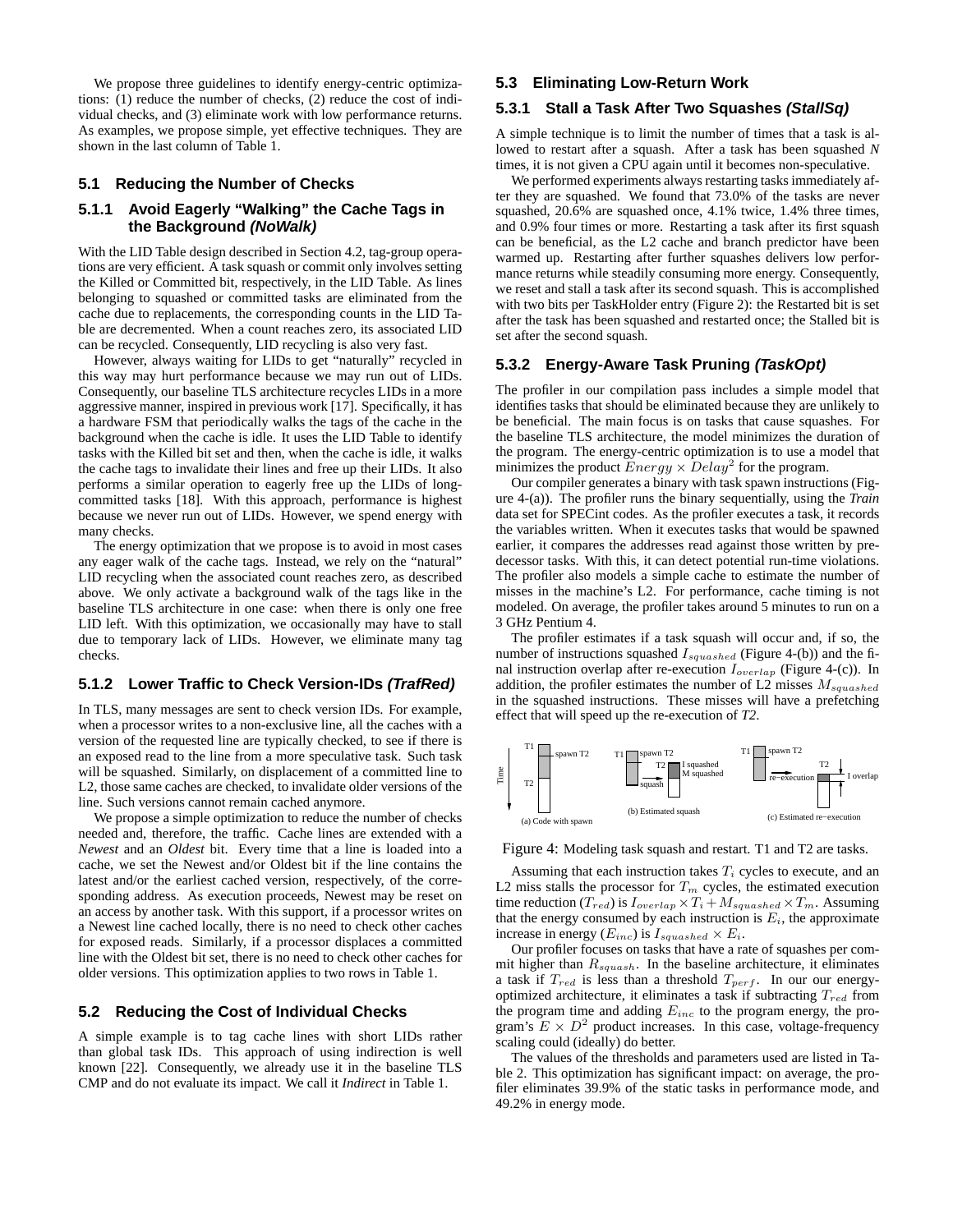|                                                                                                                                                                                                                  |                                                | TLS CMP with four 3-issue cores $(TLS4-3i)$                                                                                                                                                                                    |                            | 6-issue superscalar chip $(Uni-6i)$ |                                                                                                                                                                                                                  |                                     |                                                |                                                                                                                                                      |
|------------------------------------------------------------------------------------------------------------------------------------------------------------------------------------------------------------------|------------------------------------------------|--------------------------------------------------------------------------------------------------------------------------------------------------------------------------------------------------------------------------------|----------------------------|-------------------------------------|------------------------------------------------------------------------------------------------------------------------------------------------------------------------------------------------------------------|-------------------------------------|------------------------------------------------|------------------------------------------------------------------------------------------------------------------------------------------------------|
|                                                                                                                                                                                                                  |                                                | Processor                                                                                                                                                                                                                      |                            | Processor                           |                                                                                                                                                                                                                  |                                     |                                                |                                                                                                                                                      |
| Frequency: $5.0$ GHz @ 70 nm<br>Branch penalty: 13 cyc (min)<br>RAS: 32 entries<br>BTB: 2K entries, 2-way assoc.<br>Branch predictor (spec. update):<br>bimodal size: 16K entries<br>gshare-11 size: 16K entries |                                                | Fetch/issue/comm width: 6/3/3<br>I-window/ROB size: 68/126<br>Int/FP registers: 90/68<br>LdSt/Int/FP units: 1/2/1<br>Ld/St queue entries: $48/42$<br>TaskHolders/processor: 8<br>TaskHolder access time, energy: 1 cyc, 0.25nJ |                            |                                     | Frequency: $5.0$ GHz @ 70 nm<br>Branch penalty: 13 cyc (min)<br>RAS: 32 entries<br>BTB: 2K entries, 2-way assoc.<br>Branch predictor (spec. update):<br>bimodal size: 16K entries<br>gshare-11 size: 16K entries |                                     |                                                | Fetch/issue/comm width: 6/6/6<br>I-window/ROB size: 104/204<br>Int/FP registers: 132/104<br>LdSt/Int/FP units: $2/4/2$<br>Ld/St queue entries: 66/54 |
| VC<br>Cache<br>$D-L1$                                                                                                                                                                                            | L2                                             | $D-L1$                                                                                                                                                                                                                         | <b>VC</b>                  |                                     | Cache                                                                                                                                                                                                            | $D-L1$                              | L2                                             |                                                                                                                                                      |
| Size:<br>4KB<br>16KB<br>RT:<br>3 cvc<br>8 cyc<br>4-way<br>4-way<br>Assoc:<br>Line size:<br>64B<br>64B<br>Ports:<br>Pend ld/st:<br>16<br>64                                                                       | 1MB<br>10 <sub>cvc</sub><br>8-way<br>64B<br>64 | LID Table:<br>64/2<br>entries/ports:<br>acc time/energy: $1$ cyc/0.11nJ<br>Latency from spawn to new thread: 14 cyc                                                                                                            | 32/1<br>$1$ cyc $/0.07$ nJ |                                     | Size:<br>RT:<br>Assoc:<br>Line size:<br>Ports:<br>Pend ld/st:                                                                                                                                                    | 16KB<br>2 cvc<br>4-way<br>64B<br>16 | 1MB<br>10 <sub>cvc</sub><br>8-way<br>64B<br>64 |                                                                                                                                                      |
| $\overline{1}$ $\overline{1}$ $\overline{1}$ $\overline{1}$                                                                                                                                                      |                                                |                                                                                                                                                                                                                                |                            |                                     |                                                                                                                                                                                                                  |                                     |                                                |                                                                                                                                                      |

| $I-L1$               | Size: 16KB; RT: 2 cyc; assoc: 2-way; line size: 64B; ports: 1                                                                                                                 |
|----------------------|-------------------------------------------------------------------------------------------------------------------------------------------------------------------------------|
| Bus & Memory         | FSB frequency: 533MHz; FSB width: 128bit; memory: DDR-2; DRAM bandwidth: 8.528GB/s; memory RT; 98ns                                                                           |
| Profiling parameters | $R_{squash}$ : 0.8; $T_i$ : 1; $T_m$ : 200 cyc; $E_i$ : 8pJ; $T_{vert}$ : 90 cyc; $Size_{energy}$ : 45; $Size_{perfect}$ : 30; $Hoiset_{energy}$ : 120; $Hoiset_{perf}$ : 110 |
|                      |                                                                                                                                                                               |

Table 2: TLS CMP with four 3-issue cores (*TLS4-3i*) and 6-issue superscalar chip (*Uni-6i*) modeled. In the table, RAS, FSB, RT, and VC stand for Return Address Stack, Front-Side Bus, minimum Round-Trip time from the processor, and Victim Cache, respectively. Cycle counts refer to processor cycles.

### **5.3.3 Eliminate Low-Return Tasks (TaskOpt)**

Another energy-centric optimization is for the compilation pass to aggressively remove tasks whose size is small or whose spawn point has not been moved up in the code much. We use a threshold size  $Size_{energy}$  and threshold spawn hoist distance  $Hoist_{energy}$ that are more aggressive than their performance-centric counterparts  $(Size_{perf}$  and  $Hoist_{perf}$ ). These optimizations reduce task boundaries and code bloat. They eliminate 36.1% of the static tasks in energy mode compared to 34.7% in performance mode. For ease of presentation, we combine this technique and the previous one into *TaskOpt* in our evaluation, since they are very related.

#### **5.4 Summary**

We place the optimizations in the corresponding row of Table 1. As indicated in Section 5.2, *Indirect* is not evaluated.

# **6 Evaluation Setup**

To assess the energy efficiency of TLS, we compare an TLS CMP to a non-TLS chip that has a single processor of the same or wider issue width. We use execution-driven simulations, with detailed models of out-of-order superscalars and advanced memory hierarchies, enhanced with models of dynamic and leakage energy from Wattch [3], Orion [28], and HotLeakage [29].

#### **6.1 Architectures Evaluated**

The TLS CMP that we propose has four 3-issue cores, the microarchitecture of Section 4, and the energy-centric TLS optimizations of Section 5. We call the chip *TLS4-3i*. The non-TLS chips have a single superscalar with a conventional L1 and L2 on-chip cache hierarchy. We consider two: one is a 6-issue superscalar (*Uni-6i*) and the other a 3-issue superscalar (*Uni-3i*). We choose to compare the *TLS4-3i* and *Uni-6i* designs because both chips have approximately the same area, as can be estimated from [11, 20].

Table 2 shows the parameters for *TLS4-3i* and *Uni-6i*. As we move from 3-issue to 6-issue cores, we scale all the processor structures (e.g., ports, FUs, etc) according to the issue width of the core. We try to create a balanced processor as much as possible, by scaling the processor resources. This is the same approach used in IBM's Power 4.

In our comparison, we favor *Uni-6i*. We assume that *Uni-6i* has the same frequency and the same pipeline depth as the cores in *TLS4- 3i*. This helps *Uni-6i* because, in practice, a 6-issue core would not cycle as fast as a 3-issue core with the same pipeline. For example, according to CACTI [20], the access time of the register file and the instruction window in *Uni-6i* would be at least 1.25 times higher and 1.35 times higher, respectively, than in the *TLS4-3i* cores. Moreover, extrapolating results from [15], the bypass network would have 2.6 times longer latency in *Uni-6i* (assuming a fully-connected bypass network). In our simulations, however, we assume the same frequency for *Uni-6i* and *TLS4-3i*.

Since both processors have the same pipeline depth and branch misprediction penalty, we feel that it is fair to also give them the same branch predictor. In addition, both processors have an integer and an FP cluster. Since we run integer codes in the evaluation, the FP cluster is clock-gated almost all the time.

The tag array in *TLS4-3i*'s L1 caches is extended with the LID, and the Write and Exposed-Read bits (Figure 2). At worst, the presence of these bits increases the access time of the L1 only slightly. To see why, note that the LID bits can simply be considered part of the line address tag, as a hit requires address and LID match. Moreover, in our protocol, the Write and Exposed-Read bits are not checked before providing the data to the processor; they may be updated after that. However, to be conservative, we increase the L1 access latency in *TLS4-3i* one cycle over *Uni-6i*, to *3 cycles*.

*Uni-3i* is like *Uni-6i* except that the core is 3-issue, like those in *TLS4-3i*, and the L1 cache only has 1 port. For completeness, we also evaluate one additional chip: *TLS2-3i*. *TLS2-3i* is a TLS CMP like *TLS4-3i*, but with only two cores.

To maximize the use of commodity hardware, the TLS CMP has no special hardware support for inter-processor register communication. [18, 19] have more details on the architecture evaluated.

### **6.2 Energy Considerations**

We estimate and aggregate the dynamic and leakage energy consumed in all chip structures, including processors, cache hierarchies, and on-chip interconnect. For the dynamic energy, we use the Wattch [3] and Orion [28] models. We apply aggressive clock gating to processor structures in all cores. In addition, unused cores in the TLS CMP are also clock gated. Activating and deactivating corewide clock gating takes 100 cycles each time. Clock-gated structures are set to consume 5% of their original dynamic energy, which is one of the options in Wattch. We extend the Wattch models to support our deeper pipelines and to take into account the area when computing the clock energy. The chip area is estimated using data from [11] and CACTI [20].

Leakage energy is estimated with HotLeakage [29], which models both sub-threshold and gated leakage currents. We use an iterative ap-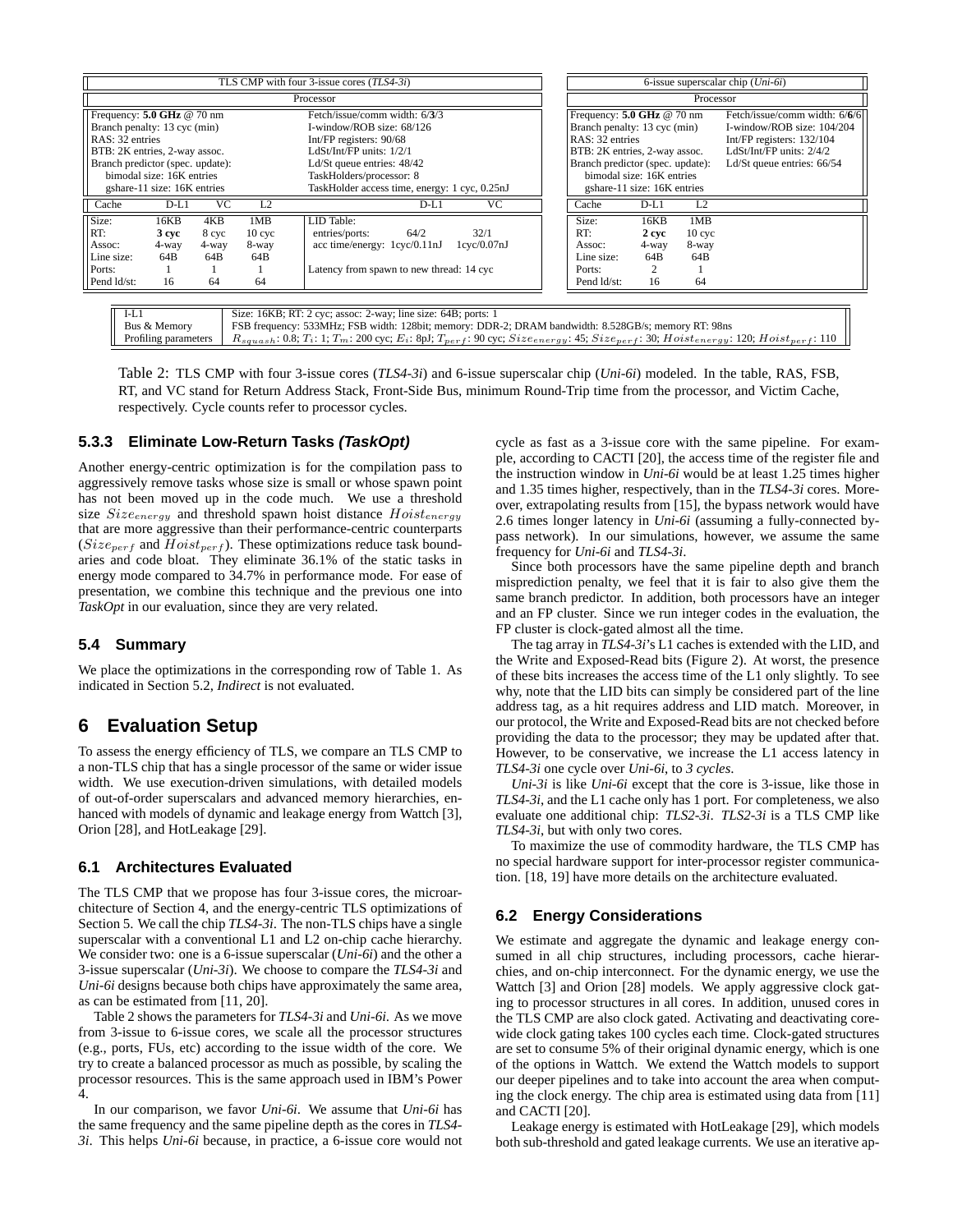| Squashed<br>Instructions<br>Apps<br>(%) |      | <b>Busy</b><br><b>CPUs</b> |             | Pruned<br><b>Tasks</b><br>(%) | Task<br>Size<br>(Instructions) |      | ED <sup>2</sup><br>Reduc.<br>(%) | Ratio of Tag<br>Accesses<br>$(TLS/Uni-3i)$ |        | Traffic<br>(TLS)<br>$Uni-3i)$ |                  | Add'l Instruct.<br>in Non-Squashed<br>Dyn. Tasks (%) |      |      |      |       |
|-----------------------------------------|------|----------------------------|-------------|-------------------------------|--------------------------------|------|----------------------------------|--------------------------------------------|--------|-------------------------------|------------------|------------------------------------------------------|------|------|------|-------|
|                                         | No   | Stall                      | <b>Task</b> | No                            | Stall                          | Task | Task                             | No                                         | Task   | Task                          | N <sub>o</sub>   | No                                                   | No   | Traf | No   | Stall |
|                                         | Opt  | Sq                         | Opt         | Opt                           | Sq                             | Opt  | Opt                              | Opt                                        | Opt    | Opt                           | Opt              | Walk                                                 | Opt  | Red  | Opt  | Sq    |
| bzip2                                   | 9.9  | $7.\overline{5}$           | 9.9         | 1.40                          | 1.35                           | 1.41 | 21.8                             | 743.4                                      | 751.7  | $-0.3$                        | $\overline{3.2}$ | 1.3                                                  | 14.0 | 2.5  | 5.6  | 5.6   |
| crafty                                  | 26.2 | 25.4                       | 18.9        | 1.97                          | 1.95                           | 1.70 | 6.2                              | 932.0                                      | 1064.0 | 6.8                           | 2.9              | 2.0                                                  | 7.1  | 3.6  | 5.6  | 5.6   |
| gap                                     | 35.2 | 31.6                       | 35.1        | 2.07                          | l.94                           | 2.06 | 14.6                             | 1270.3                                     | 1280.4 | $-0.8$                        | 3.6              | 2.2                                                  | 16.7 | 8.4  | 3.8  | 3.8   |
| gzip                                    | 14.0 | 14.0                       | 11.9        | 1.49                          | 1.48                           | 1.49 | 7.5                              | 626.6                                      | 634.2  | 0.3                           | 3.5              | 1.9                                                  | 12.3 | 4.0  | 6.5  | 6.5   |
| mcf                                     | 28.8 | 28.7                       | 28.8        | 2.38                          | 2.38                           | 2.38 | 0.4                              | 47.9                                       | 47.9   | 0.0                           | 3.8              | 2.7                                                  | 42.0 | 11.5 | 31.9 | 31.9  |
| parser                                  | 39.3 | 29.9                       | 13.8        | 2.03                          | 1.85                           | 1.25 | 18.9                             | 167.3                                      | 261.6  | 26.4                          | 3.6              | 3.2                                                  | 9.8  | 7.1  | 20.8 | 18.0  |
| twolf                                   | 4.4  | 4.4                        | 4.4         | 1.62                          | 1.62                           | 1.62 | 0.4                              | 409.4                                      | 409.4  | 0.0                           | 3.3              | 1.6                                                  | 55.9 | 3.2  | 6.5  | 6.5   |
| vortex                                  | 15.7 | l 5.4                      | 7.7         | 1.82                          | 1.81                           | 1.49 | 9.2                              | 488.3                                      | 881.5  | 16.0                          | 2.9              | 1.9                                                  | 7.4  | 3.9  | 7.5  | 7.4   |
| vpr                                     | 29.5 | 29.2                       | 27.9        | 3.14                          | 3.13                           | 2.61 | 17.0                             | 212.9                                      | 389.1  | 10.4                          | 3.2              | 3.1                                                  | 10.9 | 6.4  | 23.9 | 21.2  |
| Avg                                     | 22.6 | 20.7                       | 17.6        | 2.00                          | 1.95                           | 1.78 | 10.7                             | 544.2                                      | 635.5  | 6.5                           | 3.3              | 2.2                                                  | 19.6 | 5.6  | 12.5 | 11.9  |

Table 3: Architectural characteristics of the 4-core TLS CMP related to sources of energy consumption and their optimization.

proach suggested by Su *et al.* [24]: the temperature is estimated based on the current total power, the leakage power is estimated based on the current temperature, and the leakage power is added to the total power. This is continued until convergence. The maximum temperature at the junction for any application is not allowed to go beyond 85<sup>°</sup>C, as recommended by the SIA Roadmap [1].

From our calculations, the average power consumed by the *Uni-3i* and *Uni-6i* chips for the SPECint 2000 applications is 32 and 60 W, respectively (more data will be shown later). Of this power, leakage accounts for 38% and 32%, respectively. The majority of the dynamic power increase from *Uni-3i* to *Uni-6i* is due to five structures that more than double their contribution, largely because they double the number of ports. These are the rename table, register file, I-window, L1 data cache, and data TLB. In addition, the data forwarding network also increases its dynamic contribution by 70%.

#### **6.3 Applications Evaluated**

We measure full SPECint 2000 applications with the *Reference* data set except *eon*, which is in C++, and *gcc* and *perlbmk*, which our compiler infrastructure does not compile. By full applications, we mean that we include all the code in the measurement, not just the more parallel sections such as loops. *Uni-3i* and *Uni-6i* run the binaries compiled with our TLS passes disabled. Such binaries have a code quality comparable to integer codes generated by the MIPSPro SGI compiler with *O3* (Section 4.3).

TLS and non-TLS binaries are very different. Therefore, we cannot compare the execution of a fixed number of instructions. Instead, we insert "simulation markers" in the code and simulate for a given number of markers. After skipping the initialization (several billion instructions), we execute up to a certain number of markers so that *Uni-6i* graduates from 750 million to 1.5 billion instructions.

# **7 Evaluation**

In our evaluation, we first characterize the TLS CMP architecturally, with and without the energy optimizations. Then, we examine the energy cost of TLS and the savings of the optimizations. Finally, we compare the energy, power, and performance of the different chips. In the following, *NoOpt* is *TLS4-3i* without the optimizations.

#### **7.1 Architectural Characterization of the TLS CMP**

We measure architectural characteristics of the 4-core TLS CMP that are related to Table 1's sources of TLS energy consumption and optimizations. The data are shown in Table 3. In the table, we compare the chip before optimization (*NoOpt*), to the chip with one optimization at a time (*StallSq*, *TaskOpt*, *NoWalk*, or *TrafRed*).

The first TLS source of energy consumption in Table 1 is task squashing. Column 2 of Table 3 shows that, on average, *NoOpt* loses to task squashes 22.6% of the dynamic instructions executed. This is a significant waste. With our optimizations, we reduce the number of such instructions. Specifically, the average fraction becomes 20.7% with *StallSq* (Column 3) and 17.6% with *TaskOpt* (Column 4). Although not shown in the table, the fraction becomes 16.9% with both optimizations combined.

The next few columns of Table 3 provide more information on the impact of *StallSq* and *TaskOpt*. Under *NoOpt*, the average number of busy CPUs is 2.00 (Column 5). Since *StallSq* stalls tasks that are likely to be squashed and *TaskOpt* removes them, they both reduce CPU utilization. Specifically, the average number of busy CPUs is 1.95 and 1.78 with *StallSq* and *TaskOpt*, respectively (Columns 6 and 7). With both optimizations, the average can be shown to be 1.75.

*TaskOpt* has a significant impact on the tasks. Recall from Sections 5.3.2 and 5.3.3 that, on average, *NoOpt* already prunes 74.6% of the static tasks using performance-only models. On top of that, *TaskOpt* prunes an additional 10.7% of the static tasks (Column 8). As a result, *TaskOpt* increases the average task size from 544 instructions in *NoOpt* (Column 9) to 635 (Column 10). Moreover, the average  $E \times \overline{D}^2$  of the applications, a metric for time and energy efficiency of computation [14], decreases by 6.5% (Column 11).

The second TLS source of energy in Table 1 is dominated by accesses to L1 cache tags. Such accesses in TLS are both more expensive (since tags have version IDs) and more frequent (e.g., due to tag-group operations). Column 12 of Table 3 shows that, on average, *NoOpt* has 3.3 times the number of tag checks in *Uni-3i*. However, with our *NoWalk* optimization, we eliminate many of these checks. Specifically, Column 13 shows that, with *NoWalk*, TLS only has 2.2 times as many tag checks as *Uni-3i*. Note that these figures include the contribution of squashed tasks.

The third TLS source of energy is additional traffic. Column 14 of Table 3 shows that, on average, *NoOpt* has 19.6 times the traffic of *Uni-3i*. To compute the traffic, we add up all the bytes of data or control passed between caches. This traffic increase is caused by the factors described in Section 3.3. However, after we apply our *TrafRed* optimization, the traffic reduces considerably. On average, with *TrafRed*, TLS only has 5.6 times the traffic of *Uni-3i* (Column 15).

The fourth TLS source of energy is additional instructions. Column 16 shows that *NoOpt* executes on average 12.5% more dynamic instructions in non-squashed tasks than *Uni-3i*. The *TaskOpt* optimization, by eliminating small and inefficient tasks, reduces the additional instructions to 11.9% on average (Column 17).

## **7.2** The Energy Cost of TLS ( $\Delta E_{TLS}$ )

In Section 3, we defined the energy cost of TLS ( $\Delta E_{TLS}$ ) as the difference between the energy consumed by our TLS CMPs and *Uni-3i*. Figure 5 characterizes  $\Delta E_{TLS}$  for our 4-core TLS CMP. The figure shows six bars for each application. They correspond to the total energy consumed by the chip without any optimization (*NoOpt*), with individual optimizations enabled (*StallSq*, *TaskOpt*, *NoWalk*, and *TrafRed*), and with all optimizations applied (*TLS4-3i*). For each application, the bars are normalized to the energy consumed by *Uni-*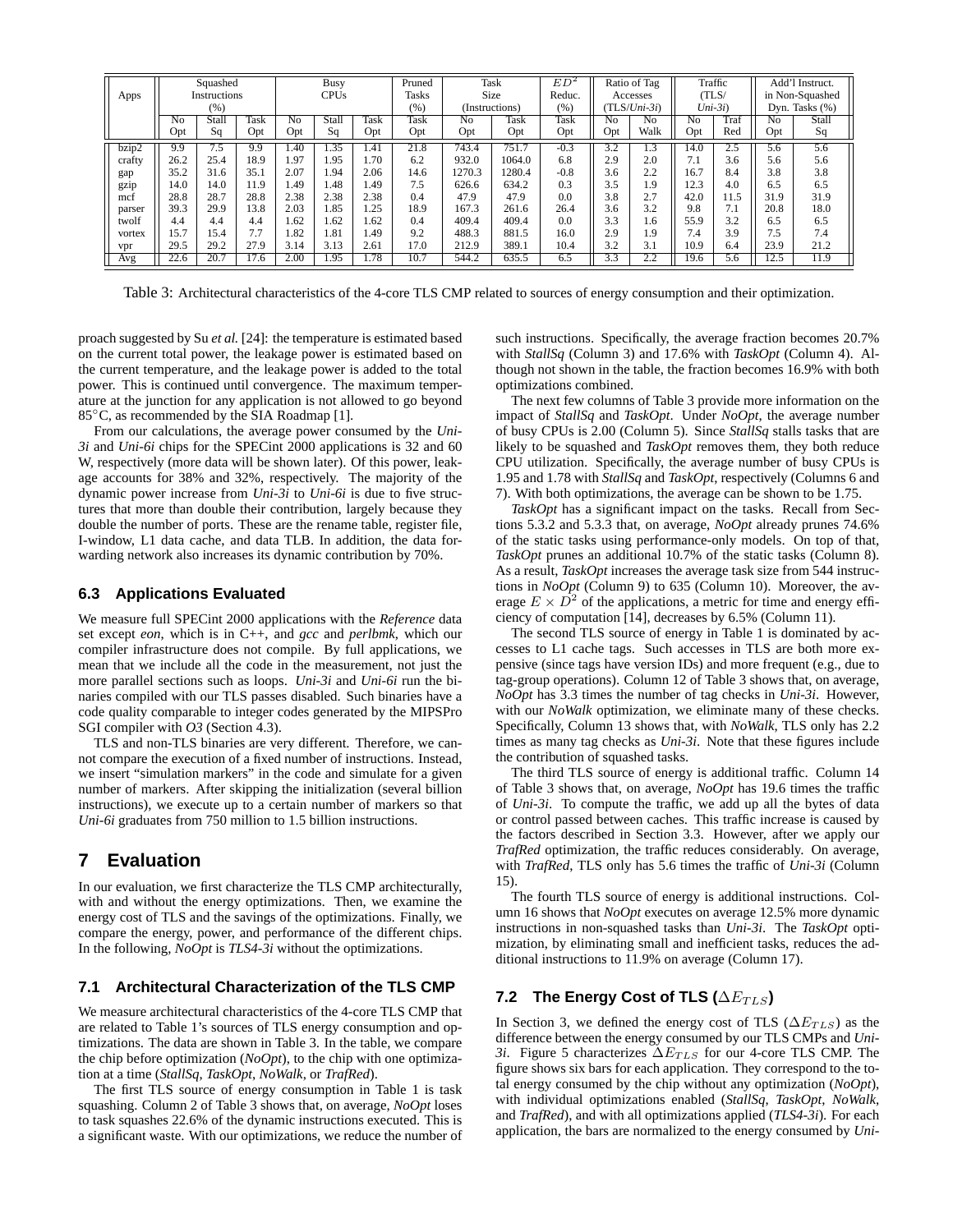

Figure 5: Energy cost of TLS ( $\Delta E_{TLS}$ ) for our 4-core TLS CMP chip with and without energy-centric optimizations. The percentages listed above the average bars are the decrease in  $\Delta E_{TLS}$  when the optimizations are enabled.

*3i*. Consequently, the *difference between the top of the bars and 1.00* is  $\Delta E_{TLS}$ .

Each bar in Figure 5 is broken into the contributions of the TLSspecific sources of energy consumption listed in Table 1. These include task squashing ( $\Delta E_{Squash}$ ), additional dynamic instructions in non-squashed tasks ( $\Delta E_{Inst}$ ), hardware for data versioning and dependence checking ( $\Delta E_{Version}$ ), and additional traffic  $(\Delta E_{Traftic})$ . The rest of the bar (*Non-TLS*) is energy that we do not attribute to TLS.

Ideally,  $\Delta E_{TLS}$  should be roughly equal to the addition of the four TLS-specific sources of energy consumption and, therefore, *Non-TLS* should equal 1. In practice, this is not the case because a given program runs on the TLS CMP and on *Uni-3i* at different speeds and temperatures. As a result, the "non-TLS" dynamic and leakage energy varies across runs, causing *Non-TLS* to deviate from 1. In fact, since for all applications the TLS CMP is faster than *Uni-3i* (i.e., the TLS bars in Figure 1-(a) are over 1), *Non-TLS* is less than 1: non-TLS hardware structures have less time to leak or to spend dynamic energy cycling idly.

If we consider the *NoOpt* bars, we see that the energy cost of *unoptimized* TLS ( $\Delta E_{TLS}$ ) is significant. On average, unoptimized TLS adds 70.4% to the energy consumed by *Uni-3i*. We also see that all four of our TLS sources of energy consumption contribute noticeably. Of them, task squashing consumes the most energy, while additional instructions consumes the least.

#### **7.3 The Impact of Energy-Centric Optimizations**

The rest of the bars in Figure 5 show the impact of our energy-centric optimizations on the TLS energy sources. From the figure, we see that each optimization effectively reduces the TLS energy sources that it is expected to minimize from Table 1. This is best seen from the average bars.

Consider *TaskOpt* first. In Figure 5, *TaskOpt* reduces ∆E<sub>Squash</sub> and  $\Delta E_{Inst}$  — its targets in Table 1. This is consistent with Table 3, where *TaskOpt* reduces the fraction of squashed instructions from 22.6% to 17.6%, and decreases the additional dynamic instructions in non-squashed tasks from 12.5% to 11.9%.

Consider now *NoWalk*. In Figure 5, *NoWalk* mostly reduces  $\Delta E_{Version}$  — its target in Table 1. This was expected from Table 3, where *NoWalk* reduces the number of tag accesses relative to *Uni-3i* from 3.3 times to 2.2 times. In addition, since it reduces the temperature, it also reduces the leakage component in *Non-TLS* slightly.

If we consider *TrafRed* in Figure 5, we see that it mostly reduces  $\Delta E_{Traftic}$  — its target in Table 1. Again, this is consistent with Table 3, where *TrafRed* reduces the traffic relative to *Uni-3i* from 19.6 times to 5.6 times on average.

Finally, *StallSq* only addresses ∆ESquash, which is its target in Table 1. As expected from the modest numbers in Table 3, where it reduces squashed instructions from 22.6% to 20.7%, it has a small impact in Figure 5.

This analysis shows that each of *TaskOpt*, *NoWalk*, and *TrafRed*

effectively reduces a different energy source, and that the three techniques combined cover all sources considered. Consequently, when we combine all four optimizations in *TLS4-3i*, all TLS sources of consumption decrease substantially. The resulting *TLS4-3i* bar shows the *true energy cost* of TLS. If we measure the section of the bar over 1.00, we see that this cost is on average only 25.4%. We feel that this is a remarkably low energy overhead for TLS.

With our simple optimizations, we have been able to eliminate on average 64% of  $\Delta E_{TLS}$ . Compared to the overall on-chip energy consumed by *NoOpt*, this is a very respectable energy reduction of 26.5%. Moreover, as we will see later, the applications have only been slowed down on average by less than 2%.

Finally, an analysis of individual applications reveals many interesting facts. Unfortunately, space limitations prevent any deep discussion. We only note that  $mcf$  has a negative  $\Delta E_{TLS}$  in some cases. The reason is that, without TLS, the L2 suffers frequent misses; with TLS, tasks prefetch data for other tasks, removing misses and speeding up the execution significantly (Section 7.5). The result is that the TLS CMP has less time to leak and to spend dynamic energy cycling, hence *Non-TLS* is very small.

### **7.4 Comparing Energy Consumption Across Chips**

Figure 6 compares the energy consumed by our optimized *TLS4-3i* chip and *Uni-3i*, *Uni-6i* and, for completeness, *TLS2-3i*. Each bar is normalized to *Uni-3i* and broken down into dynamic energy consumed by the clock, core, and memory subsystem, and leakage energy. The memory category includes caches, TLBs, and interconnect.





Consider first *Uni-6i*. Its core, clock, and memory categories are larger than in *Uni-3i* because of the bigger structures in the wide processor. Specifically, the rename table, register file, I-window, L1 data cache, and data TLB have twice the number of ports. This roughly doubles the energy per access [20]. Furthermore, all these structures but the cache and TLB also have more entries. Finally, the forwarding network also increases its complexity and, therefore, its consumption. The figure also shows that leakage has increased. The reason is that, while *Uni-6i* is faster than *Uni-3i*, it consumes the highest average power (Section 7.5) and, therefore, has a higher temperature. Temperature has an exponential impact on leakage.

Compared to *Uni-6i*, *TLS4-3i* has smaller core and clock energies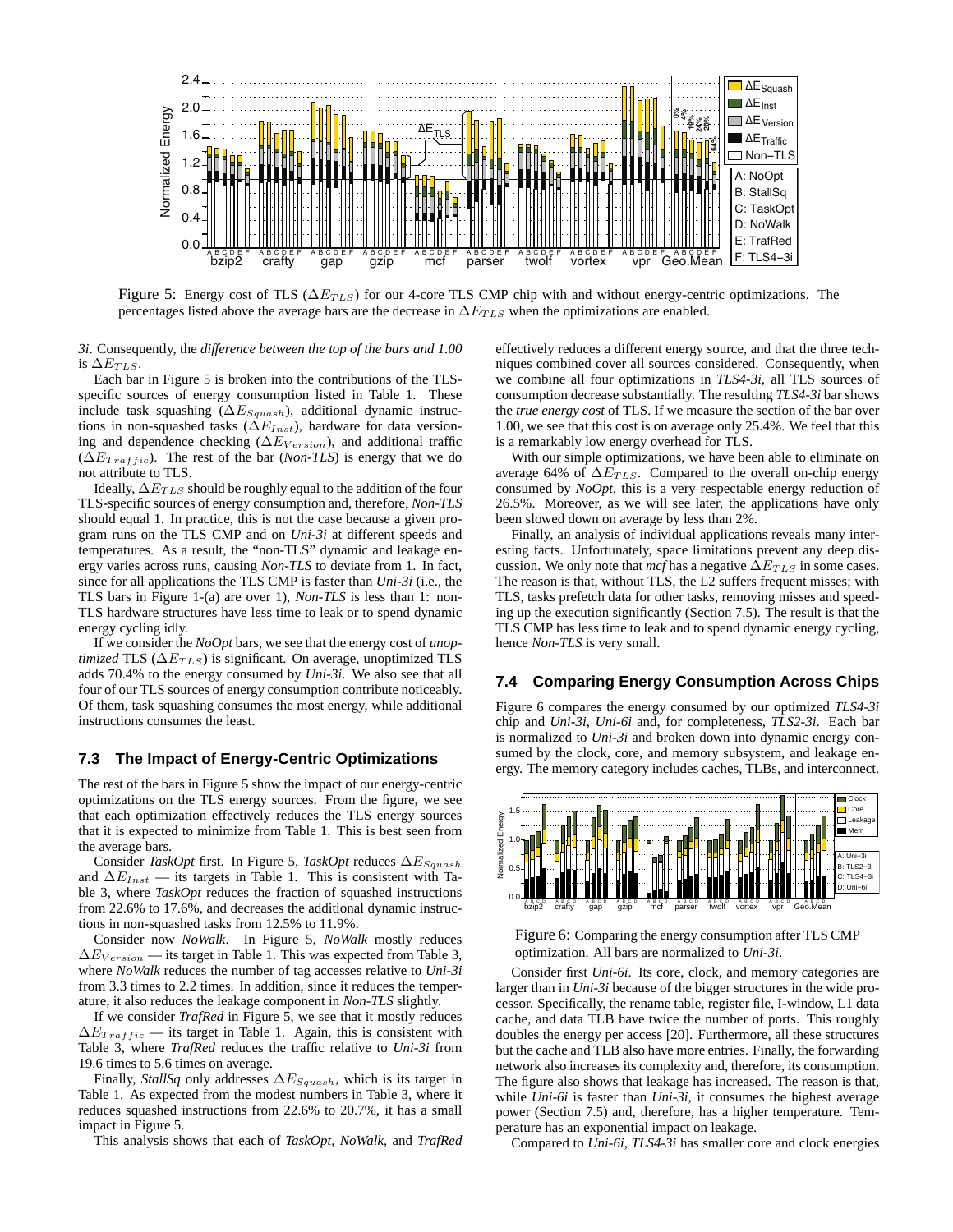

Figure 7: Execution speedup relative to *Uni-3i* (a), and average power consumption (b) for different chips. Note that the mean used for speedups is the geometric one.

because it has the simpler hardware structures of *Uni-3i*. Its leakage is also smaller because its average power (Section 7.5) and, therefore, temperature are lower than *Uni-6i*. Its memory category, however, is slightly higher than *Uni-6i*. The reason is *TLS4-3i*'s higher consumption in structures and traffic to support data versioning and dependence checking.

### **7.5 Comparing Performance/Power Across Chips**

Finally, we take the optimized *TLS4-3i* and compare its performance, and average power to other chips. Figure 7-(a) shows application speedups relative to execution on *Uni-3i*, while Figure 7-(b) shows the average power consumed during execution. As usual, *TLS2-3i* is also shown. As a reference, the arithmetic mean of the average IPC of the applications on *TLS4-3i* is 1.38.

Figure 7-(a) shows that, on average, *TLS4-3i* delivers a speedup of 1.27 over *Uni-3i*. This shows that our TLS compiler successfully extracts good tasks from these irregular codes. This speedup is slightly lower than the 1.29 speedup shown in Figure 1-(a). The reason is that our energy-centric optimizations reduce performance slightly.

Figure 7-(a) also shows that *TLS4-3i* is on average faster than *Uni-6i*. The speculative parallelism enabled by *TLS4-3i* in these hardto-parallelize codes is more effective than doubling the issue width. This is a good result, especially because it conservatively assumes the same frequency for both chips. In practice, designing the wider issue processor at this high frequency is likely to be more challenging.

Note that while the *TLS4-3i* speedup for most codes ranges from 1.10 to 1.35, *mcf* exhibits a higher speedup. As indicated in Section 7.3, *mcf* benefits from constructive data prefetching into L2 by TLS tasks. Without considering *mcf*, the geometric mean of *TLS4- 3i*'s speedup is 1.18, which is still comparable to *Uni-6i*'s, always assuming the same frequency.

On the other hand, Figure 7-(b) shows that the average on-chip power consumed by *TLS4-3i* is typically lower than *Uni-6i*'s. On average, it is 15% lower. Moreover, it never reaches the high values that *Uni-6i* dissipates in some applications. If we compare Figure 7- (b) to Figure 1-(b), we see the effectiveness of our optimizations at reducing the power consumed by the four-core TLS CMP.

We also compare the average  $E \times D^2$  of *TLS4-3i* and *Uni-6i*. Unfortunately, due to lack of space, we cannot show the complete set of data. On average, *TLS4-3i*'s  $E \times D^2$  is 7.6% lower than *Uni-6i*'s. We conclude, therefore, that *TLS4-3i* is more energy-efficient than *Uni-6i*.

We can get further insight if we analytically apply *ideal* voltagefrequency scaling. We assume that performance is linearly proportional to frequency and scale frequency and voltage proportionally. We also assume that average dynamic power is proportional to the cube of frequency and that average leakage power is linearly proportional to voltage [4]. Then, for each chip, we can derive a curve that relates the average power consumption with performance as:

$$
P_{new}^{total} = P_{orig}^{dyn} \times \left(\frac{Speedup_{new}}{Speedup_{orig}}\right)^3 + P_{orig}^{leak} \times \left(\frac{Speedup_{new}}{Speedup_{orig}}\right)
$$

Figure 8 shows the resulting curves for *TLS4-3i* and *Uni-6i*. Each

curve follows possible speedup-power working points for one chip. The lower a curve is, the more energy-efficient the architecture is. Each curve shows one data point, which corresponds to the actual working conditions in our experiments.



Figure 8: *Ideal* relation between speedup and average power.

We can see that *Uni-6i* is less energy-efficient than *TLS4-3i*. If we scale down *TLS4-3i*'s frequency until *TLS4-3i*'s performance is equal to *Uni-6i*'s, *TLS4-3i* consumes 20% less power than *Uni-6i* (horizontal arrow). Alternatively, if we scale down *Uni-6i*'s frequency until *Uni-6i*'s power is equal to *TLS4-3i*'s, *TLS4-3i* is 13% faster than *Uni-6i* (vertical arrow).

Finally, Figure 8 also shows a curve for *TLS2-3i*. The data shows that *TLS2-3i* has a very small efficiency advantage over *TLS4-3i*.

#### **7.6 Summary**

The fundamental reason why TLS CMPs can be more energyefficient than wider-issue superscalars is that energy scales superlinearly and performance sublinearly with the size of processor structures. Consequently, multiple simple TLS cores can be more efficient than a single wide core, as long as (i) TLS's hardware overheads and (ii) TLS's wasted work are kept to a minimum.

We have addressed these issues with a lean TLS CMP microarchitecture and a set of energy-centric optimizations. The efficient operation of the final *TLS4-3i* and *TLS2-3i* designs is shown in Table 4. Specifically, on average 1.40 and 1.75 cores in *TLS2-3i* and *TLS4-3i*, respectively, are busy (Columns 2 and 3). Moreover, while busy, these cores execute instructions from squashed tasks for only 10.3% and 16.9% of the cycles, respectively (Columns 4 and 5). This is in contrast to *NoOpt*: on average, 2.00 cores are busy (Column 5 of Table 3), and 22.6% of the instructions executed belong to squashed tasks (Column 2 of Table 3).

# **8 Related Work**

Past work on TLS CMP architectures has focused on performance rather than energy (e.g., [9, 10, 13, 21, 22, 25, 26]). There has been work on reducing the energy consumed in the pipeline due to instruction-level speculation following a branch prediction [2, 12]. However, the issues addressed are very different.

Concurrently to our work, Petric and Roth [16] developed an infrastructure for selecting pre-execution (prefetching) threads in an SMT processor. To select threads, they use models that minimize